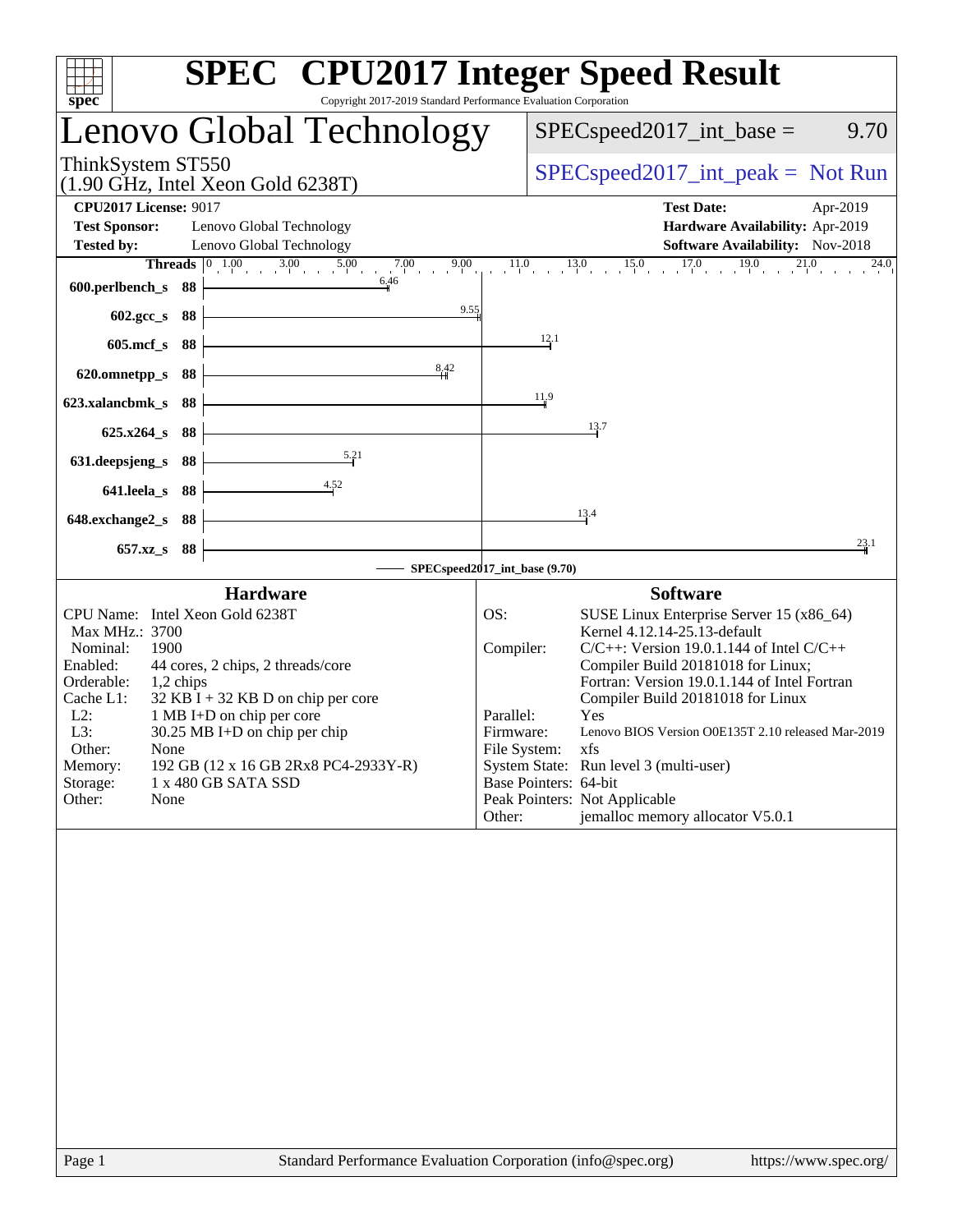

## Lenovo Global Technology

(1.90 GHz, Intel Xeon Gold 6238T)

 $SPEC speed2017\_int\_base =$  9.70

## ThinkSystem ST550  $SPEC speed2017\_int\_peak = Not Run$

**[Test Sponsor:](http://www.spec.org/auto/cpu2017/Docs/result-fields.html#TestSponsor)** Lenovo Global Technology **[Hardware Availability:](http://www.spec.org/auto/cpu2017/Docs/result-fields.html#HardwareAvailability)** Apr-2019

**[CPU2017 License:](http://www.spec.org/auto/cpu2017/Docs/result-fields.html#CPU2017License)** 9017 **[Test Date:](http://www.spec.org/auto/cpu2017/Docs/result-fields.html#TestDate)** Apr-2019 **[Tested by:](http://www.spec.org/auto/cpu2017/Docs/result-fields.html#Testedby)** Lenovo Global Technology **[Software Availability:](http://www.spec.org/auto/cpu2017/Docs/result-fields.html#SoftwareAvailability)** Nov-2018

## **[Results Table](http://www.spec.org/auto/cpu2017/Docs/result-fields.html#ResultsTable)**

|                                    | <b>Base</b>    |                |       |                | <b>Peak</b> |                |       |                |                |              |                |              |                |              |
|------------------------------------|----------------|----------------|-------|----------------|-------------|----------------|-------|----------------|----------------|--------------|----------------|--------------|----------------|--------------|
| <b>Benchmark</b>                   | <b>Threads</b> | <b>Seconds</b> | Ratio | <b>Seconds</b> | Ratio       | <b>Seconds</b> | Ratio | <b>Threads</b> | <b>Seconds</b> | <b>Ratio</b> | <b>Seconds</b> | <b>Ratio</b> | <b>Seconds</b> | <b>Ratio</b> |
| 600.perlbench_s                    | 88             | 275            | 6.46  | 278            | 6.39        | 275            | 6.46  |                |                |              |                |              |                |              |
| $602.\text{gcc}\_\text{s}$         | 88             | 417            | 9.55  | 414            | 9.62        | 417            | 9.55  |                |                |              |                |              |                |              |
| $605$ .mcf s                       | 88             | 391            | 12.1  | 392            | 12.1        | 391            | 12.1  |                |                |              |                |              |                |              |
| 620.omnetpp_s                      | 88             | 197            | 8.28  | <u> 194</u>    | 8.42        | 192            | 8.48  |                |                |              |                |              |                |              |
| 623.xalancbmk s                    | 88             | 119            | 11.9  | 120            | 11.9        | 120            | 11.9  |                |                |              |                |              |                |              |
| 625.x264 s                         | 88             | 129            | 13.7  | <u>129</u>     | 13.7        | 128            | 13.7  |                |                |              |                |              |                |              |
| 631.deepsjeng_s                    | 88             | 275            | 5.21  | 274            | 5.22        | 275            | 5.21  |                |                |              |                |              |                |              |
| 641.leela s                        | 88             | 377            | 4.52  | 378            | 4.52        | 378            | 4.51  |                |                |              |                |              |                |              |
| 648.exchange2_s                    | 88             | 220            | 13.4  | 220            | 13.4        | 221            | 13.3  |                |                |              |                |              |                |              |
| 657.xz s                           | 88             | 268            | 23.1  | 269            | 23.0        | 268            | 23.1  |                |                |              |                |              |                |              |
| $SPECspeed2017$ int base =<br>9.70 |                |                |       |                |             |                |       |                |                |              |                |              |                |              |

**[SPECspeed2017\\_int\\_peak =](http://www.spec.org/auto/cpu2017/Docs/result-fields.html#SPECspeed2017intpeak) Not Run**

Results appear in the [order in which they were run.](http://www.spec.org/auto/cpu2017/Docs/result-fields.html#RunOrder) Bold underlined text [indicates a median measurement.](http://www.spec.org/auto/cpu2017/Docs/result-fields.html#Median)

#### **[Operating System Notes](http://www.spec.org/auto/cpu2017/Docs/result-fields.html#OperatingSystemNotes)**

Stack size set to unlimited using "ulimit -s unlimited"

## **[General Notes](http://www.spec.org/auto/cpu2017/Docs/result-fields.html#GeneralNotes)**

Environment variables set by runcpu before the start of the run: KMP AFFINITY = "granularity=fine, scatter" LD\_LIBRARY\_PATH = "/home/cpu2017-1.0.5-ic19.0u1/lib/intel64" LD\_LIBRARY\_PATH = "\$LD\_LIBRARY\_PATH:/home/cpu2017-1.0.5-ic19.0u1/je5.0.1-64" OMP\_STACKSIZE = "192M" Binaries compiled on a system with 1x Intel Core i9-7900X CPU + 32GB RAM memory using Redhat Enterprise Linux 7.5 Transparent Huge Pages enabled by default Prior to runcpu invocation Filesystem page cache synced and cleared with: sync; echo 3> /proc/sys/vm/drop\_caches Yes: The test sponsor attests, as of date of publication, that CVE-2017-5754 (Meltdown) is mitigated in the system as tested and documented. Yes: The test sponsor attests, as of date of publication, that CVE-2017-5753 (Spectre variant 1) is mitigated in the system as tested and documented. Yes: The test sponsor attests, as of date of publication, that CVE-2017-5715 (Spectre variant 2) is mitigated in the system as tested and documented. Yes: The test sponsor attests, as of date of publication, that CVE-2018-3640 (Spectre variant 3a) is mitigated in the system as tested and documented. Yes: The test sponsor attests, as of date of publication, that CVE-2018-3639 (Spectre variant 4) is mitigated in the system as tested and documented. jemalloc, a general purpose malloc implementation built with the RedHat Enterprise 7.5, and the system compiler gcc 4.8.5 **(Continued on next page)**

| Page 2 | Standard Performance Evaluation Corporation (info@spec.org) | https://www.spec.org/ |
|--------|-------------------------------------------------------------|-----------------------|
|        |                                                             |                       |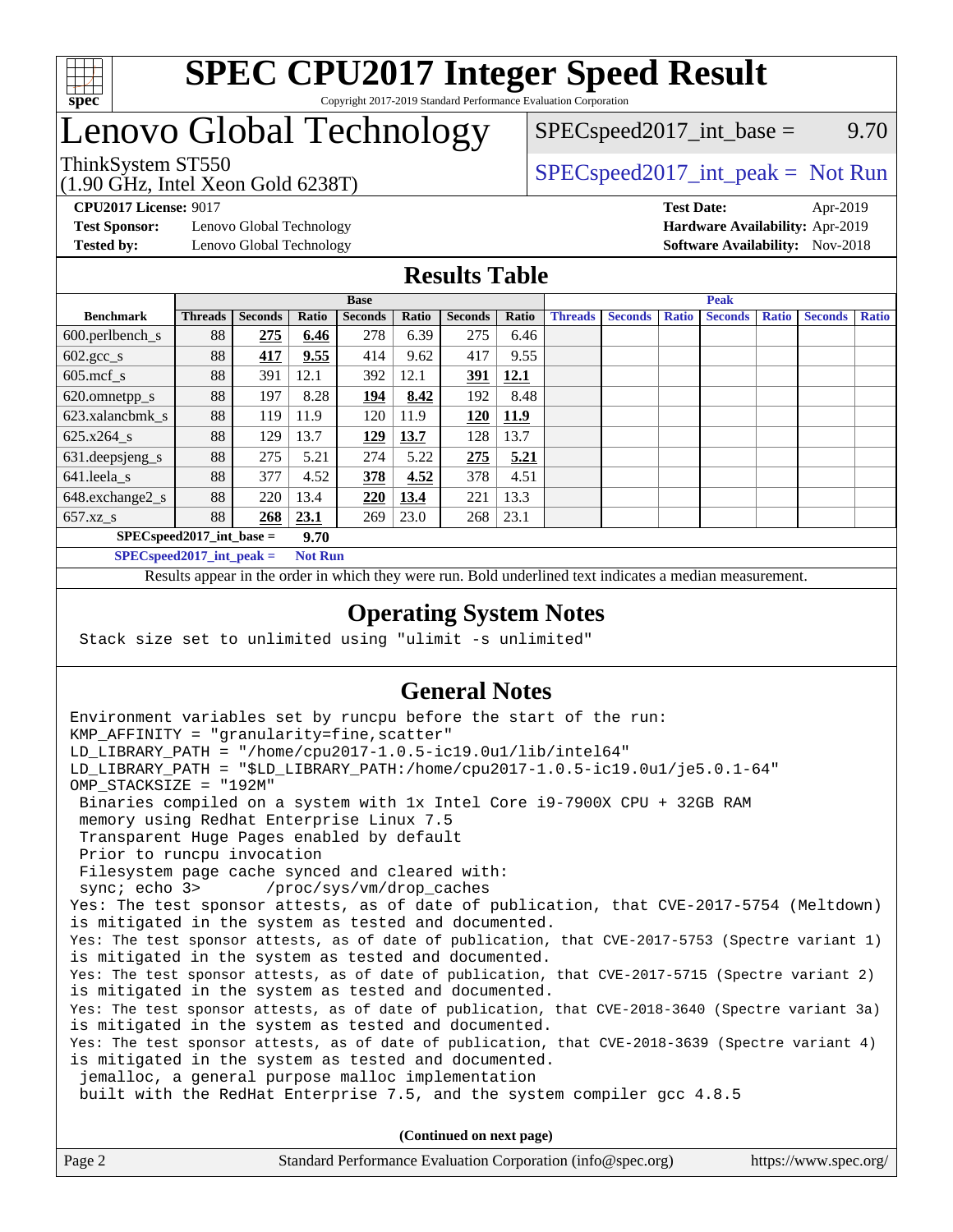

## Lenovo Global Technology

ThinkSystem ST550  $SPEC speed2017\_int\_peak = Not Run$ 

 $SPEC speed2017\_int\_base =$  9.70

(1.90 GHz, Intel Xeon Gold 6238T)

**[Test Sponsor:](http://www.spec.org/auto/cpu2017/Docs/result-fields.html#TestSponsor)** Lenovo Global Technology **[Hardware Availability:](http://www.spec.org/auto/cpu2017/Docs/result-fields.html#HardwareAvailability)** Apr-2019 **[Tested by:](http://www.spec.org/auto/cpu2017/Docs/result-fields.html#Testedby)** Lenovo Global Technology **[Software Availability:](http://www.spec.org/auto/cpu2017/Docs/result-fields.html#SoftwareAvailability)** Nov-2018

**[CPU2017 License:](http://www.spec.org/auto/cpu2017/Docs/result-fields.html#CPU2017License)** 9017 **[Test Date:](http://www.spec.org/auto/cpu2017/Docs/result-fields.html#TestDate)** Apr-2019

## **[General Notes \(Continued\)](http://www.spec.org/auto/cpu2017/Docs/result-fields.html#GeneralNotes)**

sources available from jemalloc.net or <https://github.com/jemalloc/jemalloc/releases>

## **[Platform Notes](http://www.spec.org/auto/cpu2017/Docs/result-fields.html#PlatformNotes)**

Page 3 Standard Performance Evaluation Corporation [\(info@spec.org\)](mailto:info@spec.org) <https://www.spec.org/> BIOS configuration: Choose Operating Mode set to Maximum Performance Choose Operating Mode set to Custom Mode Stale AtoS set to Enable LLC dead line alloc set to Disable Patrol Scrub set to Disble C-States set to legacy Sysinfo program /home/cpu2017-1.0.5-ic19.0u1/bin/sysinfo Rev: r5974 of 2018-05-19 9bcde8f2999c33d61f64985e45859ea9 running on linux-cbcp Fri Apr 26 01:46:13 2019 SUT (System Under Test) info as seen by some common utilities. For more information on this section, see <https://www.spec.org/cpu2017/Docs/config.html#sysinfo> From /proc/cpuinfo model name : Intel(R) Xeon(R) Gold 6238T CPU @ 1.90GHz 2 "physical id"s (chips) 88 "processors" cores, siblings (Caution: counting these is hw and system dependent. The following excerpts from /proc/cpuinfo might not be reliable. Use with caution.) cpu cores : 22 siblings : 44 physical 0: cores 0 1 2 3 4 5 8 9 10 11 12 16 17 18 19 20 21 24 25 26 27 28 physical 1: cores 0 1 2 3 4 5 8 9 10 11 12 16 17 18 19 20 21 24 25 26 27 28 From lscpu: Architecture: x86\_64 CPU op-mode(s): 32-bit, 64-bit Byte Order: Little Endian CPU(s): 88 On-line CPU(s) list: 0-87 Thread(s) per core: 2 Core(s) per socket: 22 Socket(s): 2 NUMA node(s): 2 Vendor ID: GenuineIntel CPU family: 6 Model: 85 Model name: Intel(R) Xeon(R) Gold 6238T CPU @ 1.90GHz Stepping: 6 CPU MHz: 1900.000 **(Continued on next page)**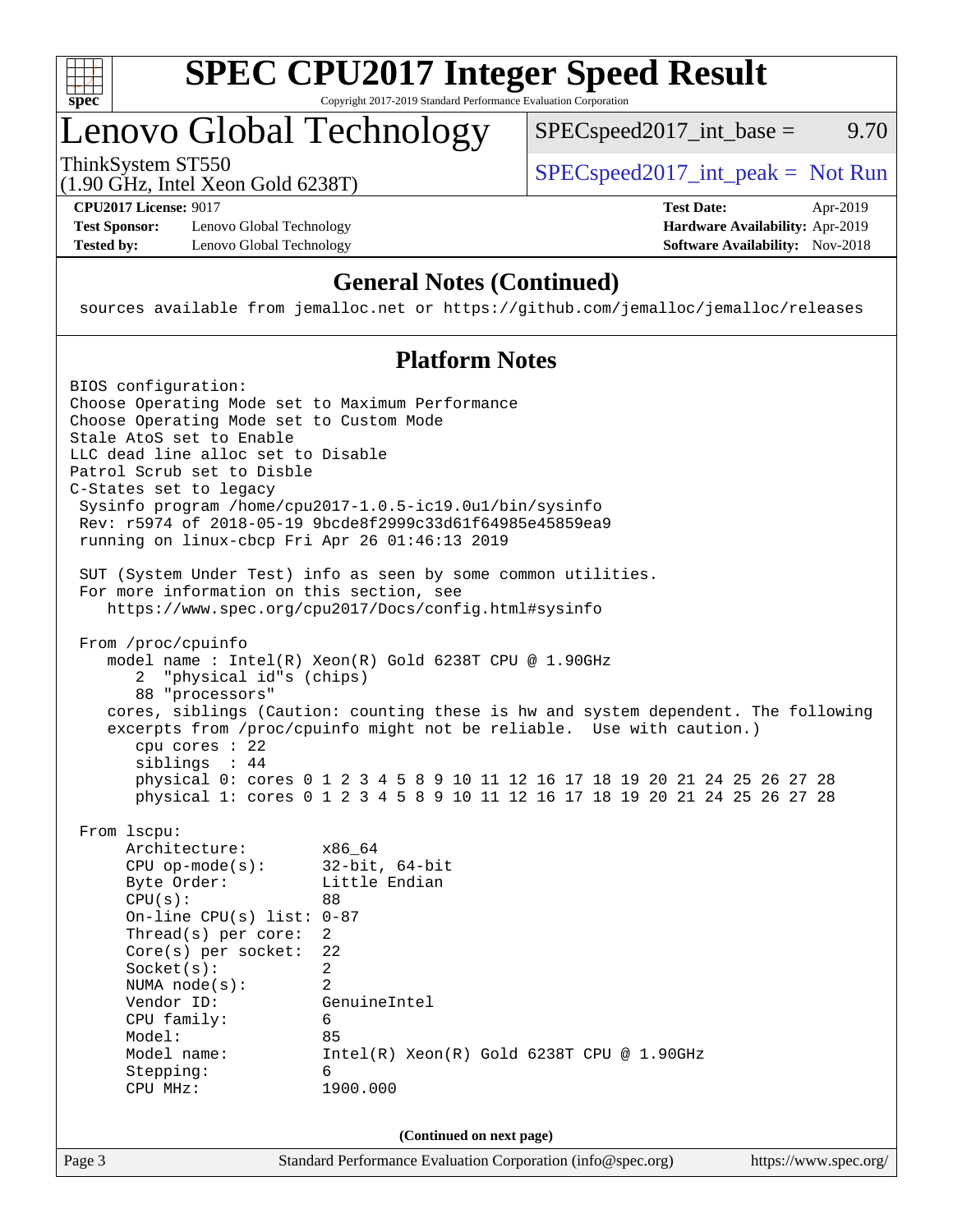

# **[SPEC CPU2017 Integer Speed Result](http://www.spec.org/auto/cpu2017/Docs/result-fields.html#SPECCPU2017IntegerSpeedResult)**

Copyright 2017-2019 Standard Performance Evaluation Corporation

Lenovo Global Technology

 $SPEC speed2017\_int\_base =$  9.70

(1.90 GHz, Intel Xeon Gold 6238T)

ThinkSystem ST550<br>(1.00 GHz, Intel Year Gald 6238T) [SPECspeed2017\\_int\\_peak =](http://www.spec.org/auto/cpu2017/Docs/result-fields.html#SPECspeed2017intpeak) Not Run

**[CPU2017 License:](http://www.spec.org/auto/cpu2017/Docs/result-fields.html#CPU2017License)** 9017 **[Test Date:](http://www.spec.org/auto/cpu2017/Docs/result-fields.html#TestDate)** Apr-2019

**[Test Sponsor:](http://www.spec.org/auto/cpu2017/Docs/result-fields.html#TestSponsor)** Lenovo Global Technology **[Hardware Availability:](http://www.spec.org/auto/cpu2017/Docs/result-fields.html#HardwareAvailability)** Apr-2019 **[Tested by:](http://www.spec.org/auto/cpu2017/Docs/result-fields.html#Testedby)** Lenovo Global Technology **[Software Availability:](http://www.spec.org/auto/cpu2017/Docs/result-fields.html#SoftwareAvailability)** Nov-2018

#### **[Platform Notes \(Continued\)](http://www.spec.org/auto/cpu2017/Docs/result-fields.html#PlatformNotes)**

| CPU max MHz:                                                                                                | 3700.0000                                                                                                                                                                                                                                                                                                                                                                                                                                                                                                                                                                                                                                                                                                                                                                                                                                                                                                                 |  |  |  |  |  |
|-------------------------------------------------------------------------------------------------------------|---------------------------------------------------------------------------------------------------------------------------------------------------------------------------------------------------------------------------------------------------------------------------------------------------------------------------------------------------------------------------------------------------------------------------------------------------------------------------------------------------------------------------------------------------------------------------------------------------------------------------------------------------------------------------------------------------------------------------------------------------------------------------------------------------------------------------------------------------------------------------------------------------------------------------|--|--|--|--|--|
| CPU min MHz:                                                                                                | 800.0000                                                                                                                                                                                                                                                                                                                                                                                                                                                                                                                                                                                                                                                                                                                                                                                                                                                                                                                  |  |  |  |  |  |
| BogoMIPS:                                                                                                   | 3800.00                                                                                                                                                                                                                                                                                                                                                                                                                                                                                                                                                                                                                                                                                                                                                                                                                                                                                                                   |  |  |  |  |  |
| Virtualization:                                                                                             | $VT - x$                                                                                                                                                                                                                                                                                                                                                                                                                                                                                                                                                                                                                                                                                                                                                                                                                                                                                                                  |  |  |  |  |  |
| L1d cache:                                                                                                  | 32K                                                                                                                                                                                                                                                                                                                                                                                                                                                                                                                                                                                                                                                                                                                                                                                                                                                                                                                       |  |  |  |  |  |
| Lli cache:                                                                                                  | 32K                                                                                                                                                                                                                                                                                                                                                                                                                                                                                                                                                                                                                                                                                                                                                                                                                                                                                                                       |  |  |  |  |  |
| $L2$ cache:                                                                                                 | 1024K                                                                                                                                                                                                                                                                                                                                                                                                                                                                                                                                                                                                                                                                                                                                                                                                                                                                                                                     |  |  |  |  |  |
| L3 cache:                                                                                                   | 30976K                                                                                                                                                                                                                                                                                                                                                                                                                                                                                                                                                                                                                                                                                                                                                                                                                                                                                                                    |  |  |  |  |  |
| NUMA node0 $CPU(s): 0-21, 44-65$                                                                            |                                                                                                                                                                                                                                                                                                                                                                                                                                                                                                                                                                                                                                                                                                                                                                                                                                                                                                                           |  |  |  |  |  |
| NUMA node1 CPU(s): 22-43,66-87                                                                              |                                                                                                                                                                                                                                                                                                                                                                                                                                                                                                                                                                                                                                                                                                                                                                                                                                                                                                                           |  |  |  |  |  |
| Flaqs:<br>/proc/cpuinfo cache data                                                                          | fpu vme de pse tsc msr pae mce cx8 apic sep mtrr pge mca cmov<br>pat pse36 clflush dts acpi mmx fxsr sse sse2 ss ht tm pbe syscall nx pdpelgb rdtscp<br>lm constant_tsc art arch_perfmon pebs bts rep_good nopl xtopology nonstop_tsc cpuid<br>aperfmperf pni pclmulqdq dtes64 monitor ds_cpl vmx smx est tm2 ssse3 sdbg fma cx16<br>xtpr pdcm pcid dca sse4_1 sse4_2 x2apic movbe popcnt tsc_deadline_timer aes xsave<br>avx f16c rdrand lahf_lm abm 3dnowprefetch cpuid_fault epb cat_13 cdp_13<br>invpcid_single ssbd mba ibrs ibpb stibp tpr_shadow vnmi flexpriority ept vpid<br>fsgsbase tsc_adjust bmil hle avx2 smep bmi2 erms invpcid rtm cqm mpx rdt_a avx512f<br>avx512dq rdseed adx smap clflushopt clwb intel_pt avx512cd avx512bw avx512vl<br>xsaveopt xsavec xgetbvl xsaves cqm_llc cqm_occup_llc cqm_mbm_total cqm_mbm_local<br>dtherm ida arat pln pts pku ospke avx512 vnni flush lld arch capabilities |  |  |  |  |  |
| cache size $: 30976$ KB                                                                                     |                                                                                                                                                                                                                                                                                                                                                                                                                                                                                                                                                                                                                                                                                                                                                                                                                                                                                                                           |  |  |  |  |  |
| physical chip.<br>$available: 2 nodes (0-1)$                                                                | From numactl --hardware WARNING: a numactl 'node' might or might not correspond to a<br>node 0 cpus: 0 1 2 3 4 5 6 7 8 9 10 11 12 13 14 15 16 17 18 19 20 21 44 45 46 47 48 49                                                                                                                                                                                                                                                                                                                                                                                                                                                                                                                                                                                                                                                                                                                                            |  |  |  |  |  |
| node 0 size: 96321 MB                                                                                       | 50 51 52 53 54 55 56 57 58 59 60 61 62 63 64 65                                                                                                                                                                                                                                                                                                                                                                                                                                                                                                                                                                                                                                                                                                                                                                                                                                                                           |  |  |  |  |  |
| node 0 free: 92885 MB                                                                                       |                                                                                                                                                                                                                                                                                                                                                                                                                                                                                                                                                                                                                                                                                                                                                                                                                                                                                                                           |  |  |  |  |  |
| node 1 size: 96736 MB<br>node 1 free: 95932 MB<br>node distances:<br>node 0 1<br>0:<br>10 21<br>1:<br>21 10 | node 1 cpus: 22 23 24 25 26 27 28 29 30 31 32 33 34 35 36 37 38 39 40 41 42 43 66 67 68<br>69 70 71 72 73 74 75 76 77 78 79 80 81 82 83 84 85 86 87                                                                                                                                                                                                                                                                                                                                                                                                                                                                                                                                                                                                                                                                                                                                                                       |  |  |  |  |  |
| From /proc/meminfo<br>MemTotal:<br>HugePages_Total:<br>Hugepagesize:                                        | 197691700 kB<br>0<br>2048 kB                                                                                                                                                                                                                                                                                                                                                                                                                                                                                                                                                                                                                                                                                                                                                                                                                                                                                              |  |  |  |  |  |
| From /etc/*release* /etc/*version*                                                                          |                                                                                                                                                                                                                                                                                                                                                                                                                                                                                                                                                                                                                                                                                                                                                                                                                                                                                                                           |  |  |  |  |  |
| (Continued on next page)                                                                                    |                                                                                                                                                                                                                                                                                                                                                                                                                                                                                                                                                                                                                                                                                                                                                                                                                                                                                                                           |  |  |  |  |  |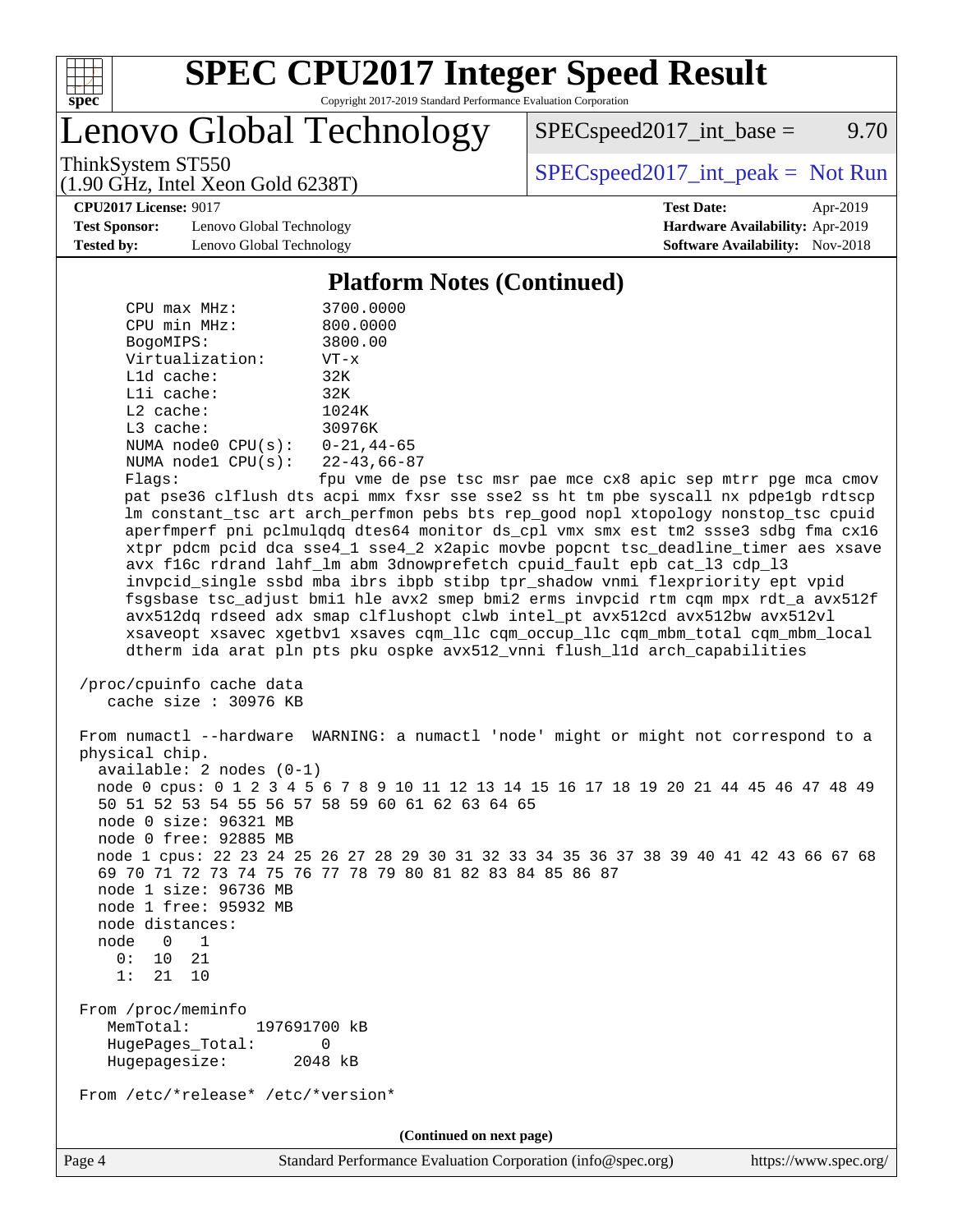

## Lenovo Global Technology

 $SPEC speed2017\_int\_base =$  9.70

(1.90 GHz, Intel Xeon Gold 6238T)

ThinkSystem ST550  $SPEC speed2017\_int\_peak = Not Run$ 

**[Test Sponsor:](http://www.spec.org/auto/cpu2017/Docs/result-fields.html#TestSponsor)** Lenovo Global Technology **[Hardware Availability:](http://www.spec.org/auto/cpu2017/Docs/result-fields.html#HardwareAvailability)** Apr-2019 **[Tested by:](http://www.spec.org/auto/cpu2017/Docs/result-fields.html#Testedby)** Lenovo Global Technology **[Software Availability:](http://www.spec.org/auto/cpu2017/Docs/result-fields.html#SoftwareAvailability)** Nov-2018

**[CPU2017 License:](http://www.spec.org/auto/cpu2017/Docs/result-fields.html#CPU2017License)** 9017 **[Test Date:](http://www.spec.org/auto/cpu2017/Docs/result-fields.html#TestDate)** Apr-2019

## **[Platform Notes \(Continued\)](http://www.spec.org/auto/cpu2017/Docs/result-fields.html#PlatformNotes)**

 os-release: NAME="SLES" VERSION="15" VERSION\_ID="15" PRETTY\_NAME="SUSE Linux Enterprise Server 15" ID="sles" ID\_LIKE="suse" ANSI\_COLOR="0;32" CPE\_NAME="cpe:/o:suse:sles:15" uname -a: Linux linux-cbcp 4.12.14-25.13-default #1 SMP Tue Aug 14 15:07:35 UTC 2018 (947aa51) x86\_64 x86\_64 x86\_64 GNU/Linux Kernel self-reported vulnerability status: CVE-2017-5754 (Meltdown): Not affected CVE-2017-5753 (Spectre variant 1): Mitigation: \_\_user pointer sanitization CVE-2017-5715 (Spectre variant 2): Mitigation: Indirect Branch Restricted Speculation, IBPB, IBRS\_FW run-level 3 Apr 26 01:42 SPEC is set to: /home/cpu2017-1.0.5-ic19.0u1 Filesystem Type Size Used Avail Use% Mounted on /dev/sda3 xfs 445G 38G 408G 9% / Additional information from dmidecode follows. WARNING: Use caution when you interpret this section. The 'dmidecode' program reads system data which is "intended to allow hardware to be accurately determined", but the intent may not be met, as there are frequent changes to hardware, firmware, and the "DMTF SMBIOS" standard. BIOS Lenovo -[O0E135T-2.10]- 03/21/2019 Memory: 12x SK Hynix HMA82GR7CJR8N-WM 16 GB 2 rank 2933 (End of data from sysinfo program)

## **[Compiler Version Notes](http://www.spec.org/auto/cpu2017/Docs/result-fields.html#CompilerVersionNotes)**

============================================================================== CC 600.perlbench\_s(base) 602.gcc\_s(base) 605.mcf\_s(base) 625.x264\_s(base) 657.xz\_s(base) ------------------------------------------------------------------------------ Intel(R) C Intel(R) 64 Compiler for applications running on Intel(R)  $64$ , Version 19.0.1.144 Build 20181018 Copyright (C) 1985-2018 Intel Corporation. All rights reserved. **(Continued on next page)**

| Page 5 | Standard Performance Evaluation Corporation (info@spec.org) | https://www.spec.org/ |
|--------|-------------------------------------------------------------|-----------------------|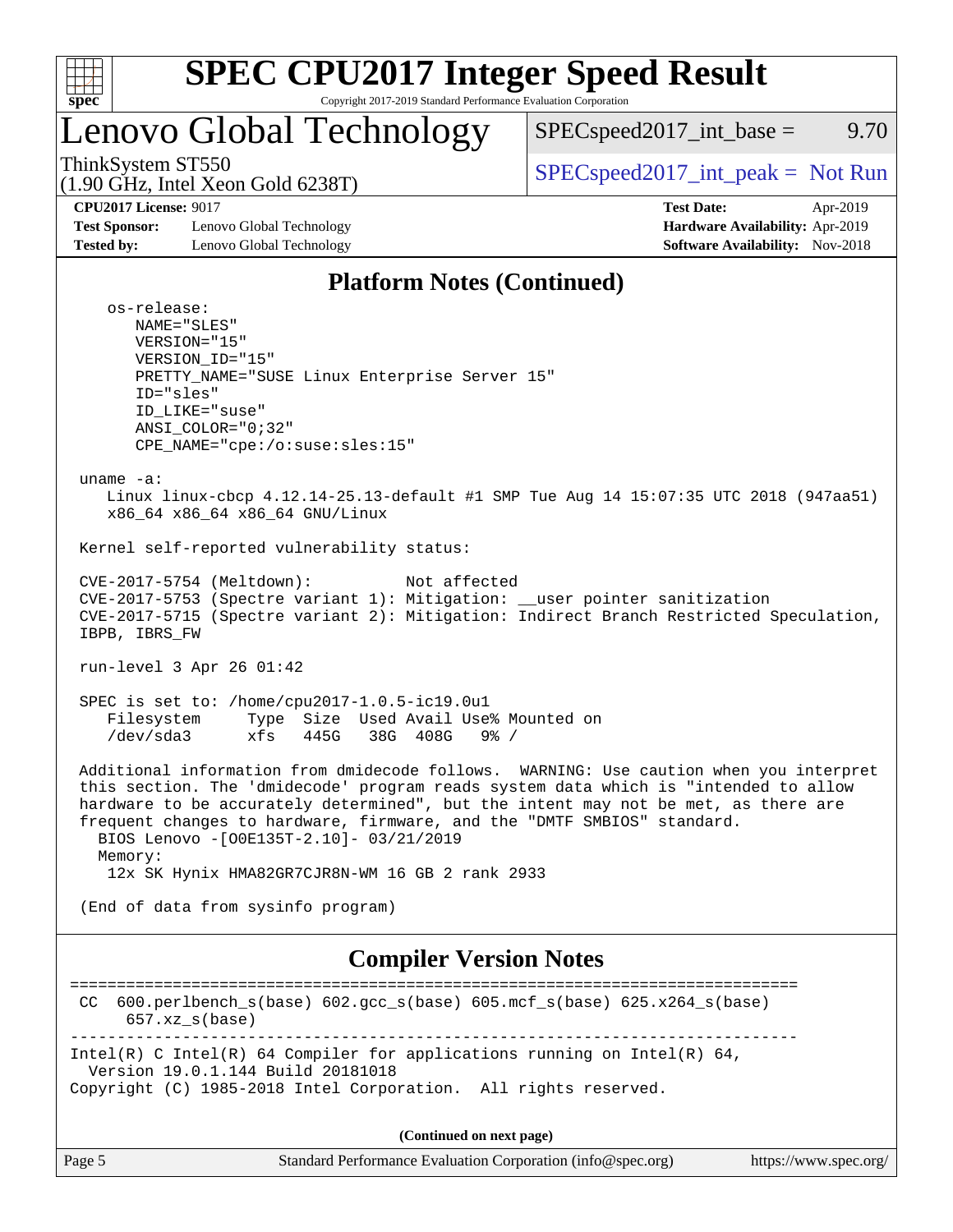

## Lenovo Global Technology

ThinkSystem ST550  $SPEC speed2017\_int\_peak = Not Run$  $SPEC speed2017\_int\_base =$  9.70

(1.90 GHz, Intel Xeon Gold 6238T)

**[Test Sponsor:](http://www.spec.org/auto/cpu2017/Docs/result-fields.html#TestSponsor)** Lenovo Global Technology **[Hardware Availability:](http://www.spec.org/auto/cpu2017/Docs/result-fields.html#HardwareAvailability)** Apr-2019 **[Tested by:](http://www.spec.org/auto/cpu2017/Docs/result-fields.html#Testedby)** Lenovo Global Technology **[Software Availability:](http://www.spec.org/auto/cpu2017/Docs/result-fields.html#SoftwareAvailability)** Nov-2018

**[CPU2017 License:](http://www.spec.org/auto/cpu2017/Docs/result-fields.html#CPU2017License)** 9017 **[Test Date:](http://www.spec.org/auto/cpu2017/Docs/result-fields.html#TestDate)** Apr-2019

## **[Compiler Version Notes \(Continued\)](http://www.spec.org/auto/cpu2017/Docs/result-fields.html#CompilerVersionNotes)**

============================================================================== CXXC 620.omnetpp\_s(base) 623.xalancbmk\_s(base) 631.deepsjeng\_s(base) 641.leela\_s(base) ------------------------------------------------------------------------------ Intel(R)  $C_{++}$  Intel(R) 64 Compiler for applications running on Intel(R) 64, Version 19.0.1.144 Build 20181018 Copyright (C) 1985-2018 Intel Corporation. All rights reserved. ------------------------------------------------------------------------------ ============================================================================== FC 648.exchange2 s(base) ------------------------------------------------------------------------------ Intel(R) Fortran Intel(R) 64 Compiler for applications running on Intel(R) 64, Version 19.0.1.144 Build 20181018 Copyright (C) 1985-2018 Intel Corporation. All rights reserved. ------------------------------------------------------------------------------

------------------------------------------------------------------------------

## **[Base Compiler Invocation](http://www.spec.org/auto/cpu2017/Docs/result-fields.html#BaseCompilerInvocation)**

[C benchmarks](http://www.spec.org/auto/cpu2017/Docs/result-fields.html#Cbenchmarks): [icc -m64 -std=c11](http://www.spec.org/cpu2017/results/res2019q2/cpu2017-20190429-13151.flags.html#user_CCbase_intel_icc_64bit_c11_33ee0cdaae7deeeab2a9725423ba97205ce30f63b9926c2519791662299b76a0318f32ddfffdc46587804de3178b4f9328c46fa7c2b0cd779d7a61945c91cd35)

[C++ benchmarks:](http://www.spec.org/auto/cpu2017/Docs/result-fields.html#CXXbenchmarks) [icpc -m64](http://www.spec.org/cpu2017/results/res2019q2/cpu2017-20190429-13151.flags.html#user_CXXbase_intel_icpc_64bit_4ecb2543ae3f1412ef961e0650ca070fec7b7afdcd6ed48761b84423119d1bf6bdf5cad15b44d48e7256388bc77273b966e5eb805aefd121eb22e9299b2ec9d9)

[Fortran benchmarks](http://www.spec.org/auto/cpu2017/Docs/result-fields.html#Fortranbenchmarks): [ifort -m64](http://www.spec.org/cpu2017/results/res2019q2/cpu2017-20190429-13151.flags.html#user_FCbase_intel_ifort_64bit_24f2bb282fbaeffd6157abe4f878425411749daecae9a33200eee2bee2fe76f3b89351d69a8130dd5949958ce389cf37ff59a95e7a40d588e8d3a57e0c3fd751)

## **[Base Portability Flags](http://www.spec.org/auto/cpu2017/Docs/result-fields.html#BasePortabilityFlags)**

 600.perlbench\_s: [-DSPEC\\_LP64](http://www.spec.org/cpu2017/results/res2019q2/cpu2017-20190429-13151.flags.html#b600.perlbench_s_basePORTABILITY_DSPEC_LP64) [-DSPEC\\_LINUX\\_X64](http://www.spec.org/cpu2017/results/res2019q2/cpu2017-20190429-13151.flags.html#b600.perlbench_s_baseCPORTABILITY_DSPEC_LINUX_X64) 602.gcc\_s: [-DSPEC\\_LP64](http://www.spec.org/cpu2017/results/res2019q2/cpu2017-20190429-13151.flags.html#suite_basePORTABILITY602_gcc_s_DSPEC_LP64) 605.mcf\_s: [-DSPEC\\_LP64](http://www.spec.org/cpu2017/results/res2019q2/cpu2017-20190429-13151.flags.html#suite_basePORTABILITY605_mcf_s_DSPEC_LP64) 620.omnetpp\_s: [-DSPEC\\_LP64](http://www.spec.org/cpu2017/results/res2019q2/cpu2017-20190429-13151.flags.html#suite_basePORTABILITY620_omnetpp_s_DSPEC_LP64) 623.xalancbmk\_s: [-DSPEC\\_LP64](http://www.spec.org/cpu2017/results/res2019q2/cpu2017-20190429-13151.flags.html#suite_basePORTABILITY623_xalancbmk_s_DSPEC_LP64) [-DSPEC\\_LINUX](http://www.spec.org/cpu2017/results/res2019q2/cpu2017-20190429-13151.flags.html#b623.xalancbmk_s_baseCXXPORTABILITY_DSPEC_LINUX) 625.x264\_s: [-DSPEC\\_LP64](http://www.spec.org/cpu2017/results/res2019q2/cpu2017-20190429-13151.flags.html#suite_basePORTABILITY625_x264_s_DSPEC_LP64) 631.deepsjeng\_s: [-DSPEC\\_LP64](http://www.spec.org/cpu2017/results/res2019q2/cpu2017-20190429-13151.flags.html#suite_basePORTABILITY631_deepsjeng_s_DSPEC_LP64) 641.leela\_s: [-DSPEC\\_LP64](http://www.spec.org/cpu2017/results/res2019q2/cpu2017-20190429-13151.flags.html#suite_basePORTABILITY641_leela_s_DSPEC_LP64) 648.exchange2\_s: [-DSPEC\\_LP64](http://www.spec.org/cpu2017/results/res2019q2/cpu2017-20190429-13151.flags.html#suite_basePORTABILITY648_exchange2_s_DSPEC_LP64) 657.xz\_s: [-DSPEC\\_LP64](http://www.spec.org/cpu2017/results/res2019q2/cpu2017-20190429-13151.flags.html#suite_basePORTABILITY657_xz_s_DSPEC_LP64)